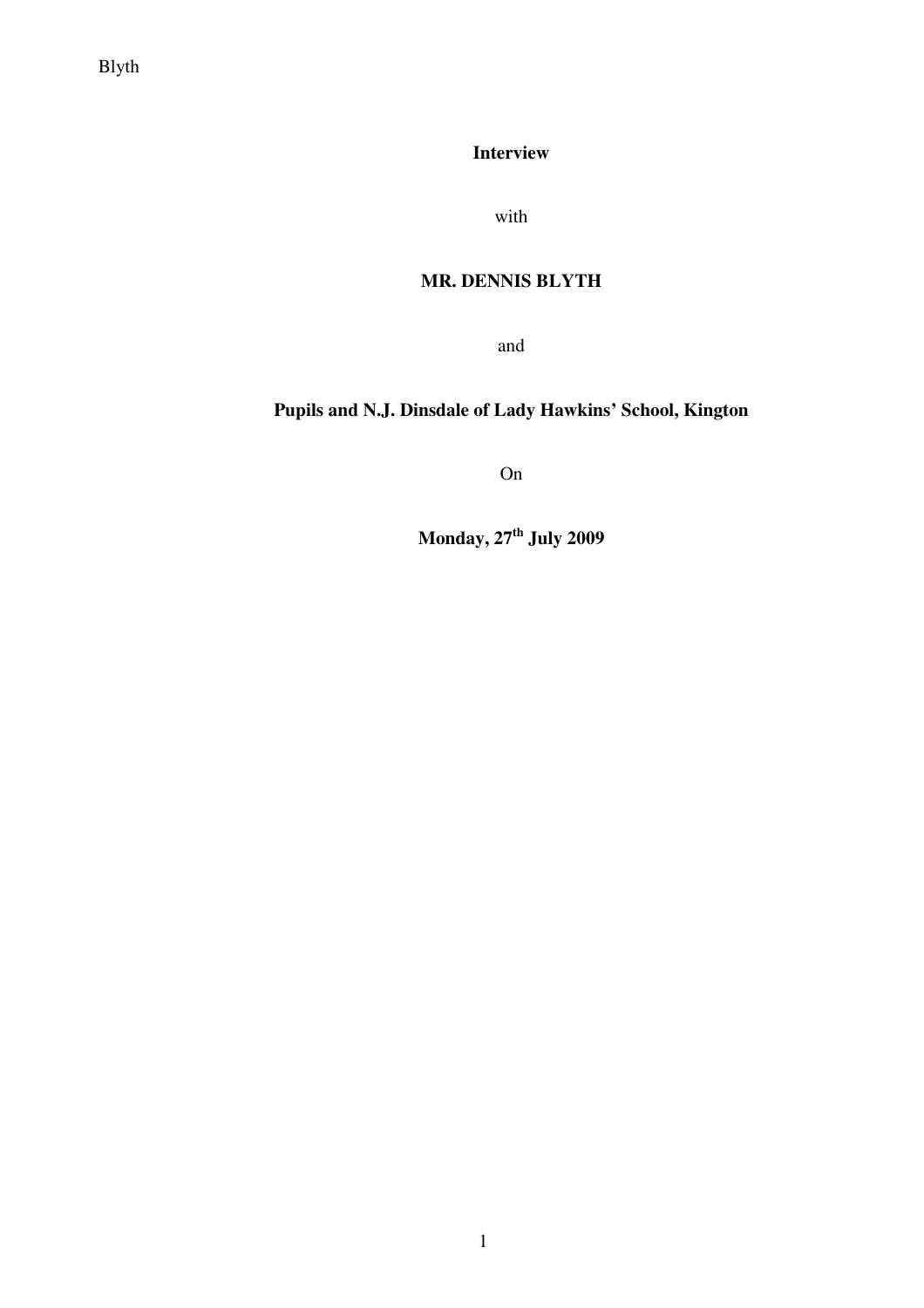#### **[Recording starts at 0:06]**

- Q. What would be a good place to start is if you say your full name, perhaps say where you were born and it would be then perhaps a good way of setting it up to say what you were doing on the outbreak of war, perhaps something about your memories on the outbreak of war and when you joined up, how you felt and then I'll ask some more questions then.
- A. Right. I'm 85 years old, born in Norwich, Norfolk. I was … '39 the war broke out, didn't it? I was 15 then. I was a shop assistant running errands, taking out orders on a bicycle with a carrier on the front and quite a pleasant time it was then, just as the war started. I think it came home when the raids really started on Norwich; we'd had an air-raid shelter in the back garden and I always remember my father pushing us into the shelter, but he would stand out there watching, and a couple of times I managed to get out there with him and saw the flashes of the bombs falling in Norwich, because we lived on the outskirts. We never had any damage in our street, but there was a delayed-action bomb in the area so we were all evacuated to Earlham Hall (as it was) in Norwich and we were there about four days until they cleared the bomb out.

#### **[2:01]**

The Battle of Britain I can't remember much about it, but obviously I knew about it because I was interested; I decided to join the air-training corps which was set up in Norwich, and went there for some basic drill training and general familiarization with different parts of the aircraft and things like this. It gave me the feeling that I wanted to go into the RAF, as opposed to the army, because eventually I received my notification of call-up papers and I opted for the RAF.

- Q. How did you feel about going into the RAF? Were you excited? Did you have friends going into the RAF?
- A. I had a friend who joined the air-training corps with me but he didn't come on to the RAF with me; he stayed and went into the army. I don't know why; perhaps he didn't like the thought of flying or something.

 The next thing I know we had an introduction day at Cardigan in Cambridgeshire (which was a three-day course). You had a full medical, and then examinations of different sorts: written examination, oral examinations and finally the interview with the station commander. I'll always remember him because I referred to the RAF as "the raf" and he said, "We do not call it 'the raf'; it's the R-A-F or the Royal Air Force." One of the old school, he was! Anyway, he asked me what I wanted to do and I said obviously my first thoughts were for flying, for a pilot, but I'd sort of changed my mind and decided that signals would be the best thing for me or air gunner, you know. So that's how I got indoctrinated into the RAF.

#### **[4:30]**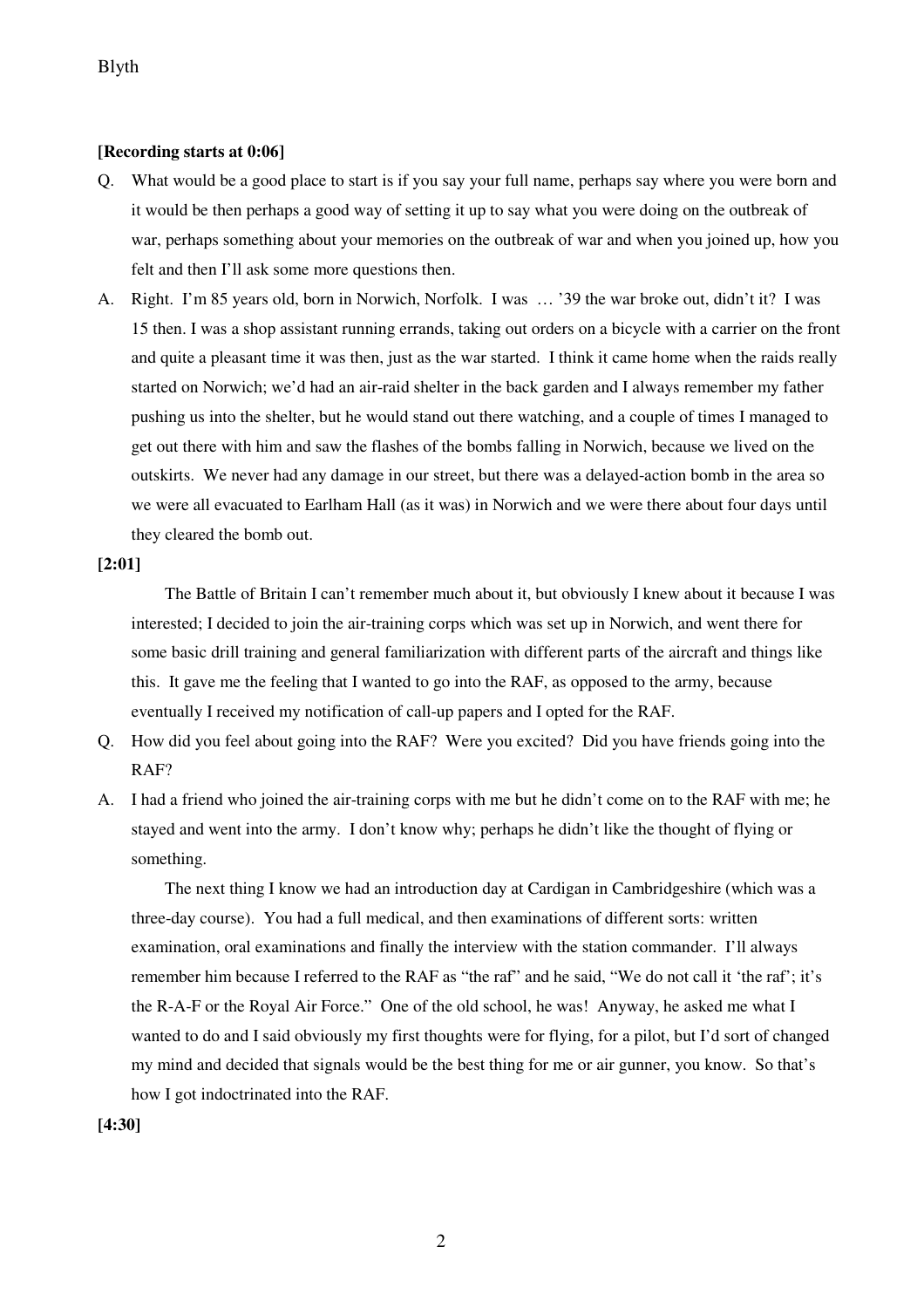I went back home then and went back to work and then I had notification to report to St. John's Wood in London in '43, this would be, early '43. I was up there then for six weeks on square bashing and fitting out with kit and all that sort of thing; that was my introduction into the RAF.

- Q. By the way, Dennis, I'm quiet for a reason; I'm trying to get your voice on the recording so don't think I'm being rude when ----
- A. No, it's all right.
- Q. I'll sit back and play dumb. You then trained up as a radio wireless operator.
- A. Yes. It was a six-month course in Wiltshire. The radio side of it was quite comprehensive six months and we all had to sit an exam at the end of it. I remember particularly the November losses with the RAF when they went to Nuremberg – I think it was Nuremberg – and they lost, I think it was, 90 aircraft, something like that, 96 I think. Some of the men who should have passed that course failed and I think that's the reason why, looking back, I think, the reason why they didn't want to go flying anymore. But anyway, I was lucky enough and I passed so that was the wireless corps.

 The next thing we do is … At that time they were training wireless operators to act as gunners as well. Later on in the war they just went straight through as air gunners, but I did an air gunnery course up in Stranraer and passed out as a wireless operator/air gunner.

#### **[6:39]**

- Q. Can I ask you, Dennis, what you were on, on flights? Was it all ground-based, the training or were you … ?
- A. No. There was air gunnery attached to it; you went up in a … You were chasing a drogue across the sky trying to hit it.
- Q. What were you flying in?
- A. The Anson, I think it was, up there; yes, the Anson. It's up here, that training, Anson; that was passed on 8/5/1944.
- Q. Can you remember how good you were at the gunnery? You passed; you must have had some hits.
- A. I passed, but I'd got no idea whether I hit the target or not because the display in the log book was such that I didn't know … I couldn't read it, you know, and of course the chap flying with you, he pats you on the shoulder and says, "Good show!" you know, and get the next man up. There were always different coloured bullets, painted, to show up on the target if you hit it, but I don't know if I hit it at all. That was that.
- Q. So, training, have you got any fond memories of your training, any stories that stand out from training?
- A. One training: during the wireless course they used to try and keep us fit with gymnastic exercises of sorts and I know the one day they put us out on a three-mile run, all of us in vests and shorts, you know. That was pretty tough because we hadn't done much of that sort of thing; we'd been moved around in a desk swotting up on wireless procedures and wireless sets. But I was pretty fit in those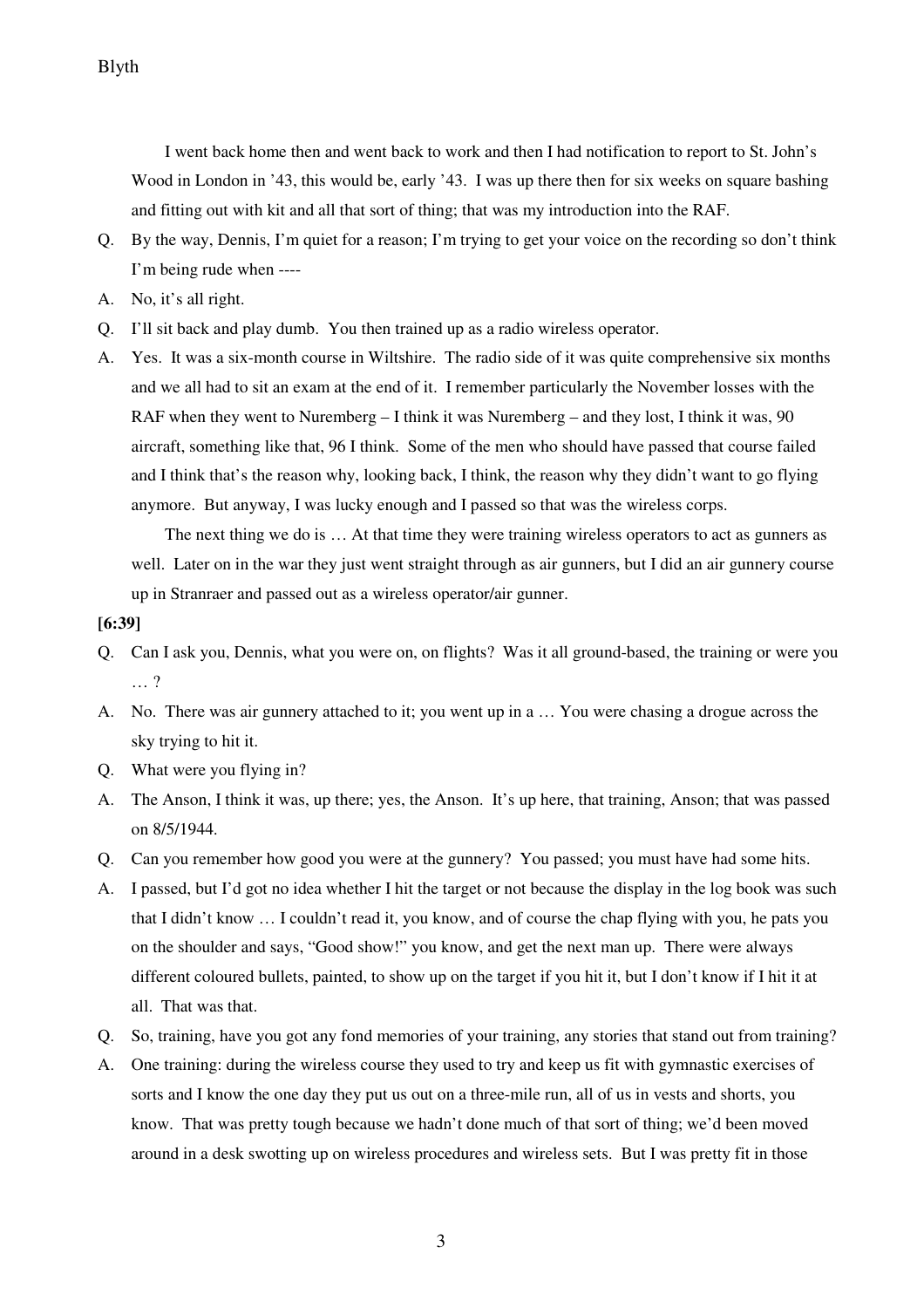days and in the mad dash for the billet when we got back I managed to win, so that pleased me enormously.

#### **[8:48]**

- Q. Of the men you trained with, did any of them go on to the same squadron as you?
- A. No.
- Q. So you were all divided up.
- A. When I went into the first … to be crewed up, I didn't see any of the boys I'd trained with. What happened, I just don't know. Whether it was a different ... We were split up, you know, because we went on to gunnery school and I suppose a lot of the others went straight into air crew as such.
- Q. Now, you'd gone through training and you, of course, had specialized as wireless operator. How were you then allocated to a squadron? What was the squadron? Perhaps you could talk a little bit about your feelings and perhaps the first days of being on the new base where you were based, and so on?
- A. Yes. The operational training, it was classed as, and this was on Wellington bombers, and you were all stood around in this large hangar. It was all different trades of flyers were there and you just mulled around and somebody would come along and say, "Do you want to be my WOP?" you know; you had your brevvies up and this – I found out afterwards his name was – Flying Officer Rhude, and he was Canadian … He seemed a lot older than me; he seemed twice as old as me – in fact I think he was; but he was older than me and he'd already picked his navigator and bomb aimer. The navigator was an Englishman, a very stooped appearance, he had; he was young but he was sort of bent forward when he walked. I could never imagine him running, you know, but a very nice type of chap.

#### **[11:11]**

The bomb aimer was, let's see, Australian; I think he was Australian, and Darryl Goffener his name was. He was a flying officer, so that was two officers. The navigator was a sergeant. And everybody's looking for an engineer now and he found a Scotsman for an engineer; he was a sergeant rank. And then he was going round searching for gunners now, and funnily enough he finished up with two Belgian gunners, which surprised me a lot, you know, because they had limited English at that time, and why he picked them, I just don't know, unless they were the only two left! But they were great guys, the two Belgian gunners. One was quite stocky, well built, he was the mid-upper gunner; he could never get in the tail gun anyway, he'd be too big. Then the tail gunner was thin and wiry and with a shock of hair; how he kept his hair on in the RAF, I'll never know, but long hair, he had, down the back of his neck; I don't know how he kept it on. He was a one-off, he was. I remember once with him he had an old Rudge motorcycle and we were on a stand-down from operations and he was going round the airfield on this Rudge motorbike and we all … If you wanted you could be issued with a revolver, and he had it shoved down his flying boot and he was going round the camp firing his gun. I'll never forget that. He got away with it too!

Q. Why was he doing that? Did he think he was a cowboy?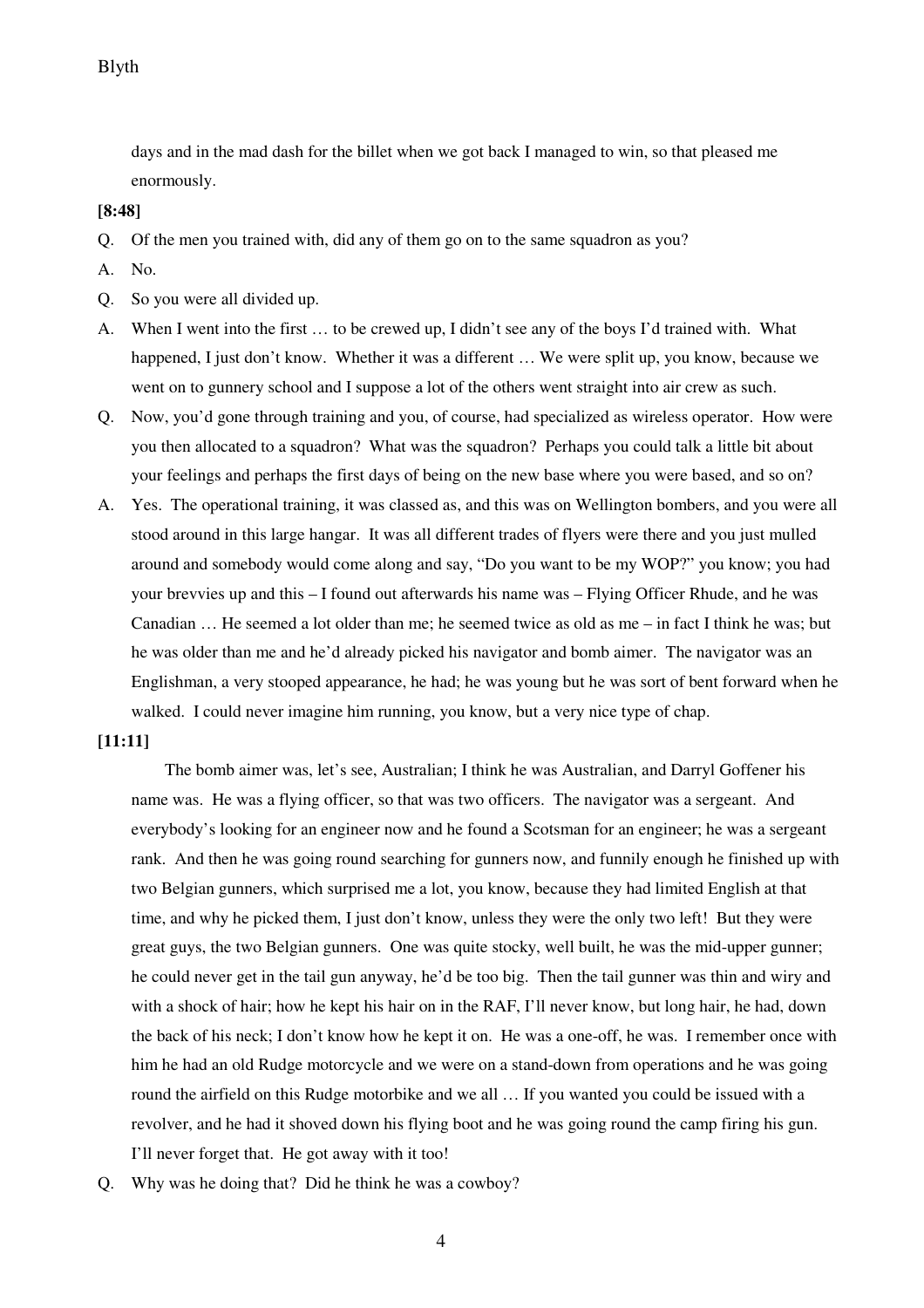- A. He was real mad.
- Q. So he got away with it.

## **[13:24]**

- A. He got away with it, yes; he wasn't reprimanded or put in jankers or anything. He got away with that.
- Q. So this crew now, put together by Rhude, were you … did all of you survive? Did all of you remain with the aircraft throughout the 36 operations?
- A. No. The tail gunner, the tall thin one, he disappeared. I can't exactly remember during what part of the tour, but I got a feeling it was just prior to Christmas. What happened to him, I don't know, at that time. They gave us an Australian gunner to take over his place. So he was there from just before Christmas until we finished in March. But I did hear later on – I read in the files of losses – that a gunner with the same name had been killed six days after I finished my last op. So I'm assuming that he either was taken ill or something caused him to fall out of the … you know, to leave the crew and then when he was better again he went and joined another crew, I assume, because it was such a strange name, De Les Partes or something like that, you know; he had a long three-part name, and I assume he was the only one with that name and, as far as I know, he "bought it", six days after I finished my tour, with another crew. It was a very mixed crew but we got on well together and we all did our jobs, you know, as we were supposed to.
- Q. It's interesting how many different countries were all represented within your crew.
- A. Yes.
- Q. Amazing, incredible.
- A. Talk about The League of Nations!
- Q. Yes, brought you together. You haven't yet said for the recording the squadron. You were first on the Wellingtons.

## **[15:40]**

- A. Yes. You go on to Wellingtons for training as a crew. You do a certain time on them and you go further up on to the heavier ones. We transferred then to the Halifax for a while. But that was only for just over a month and they decided then that they needed crews on … They had more Lancasters coming through then and they transferred us to RAF Hemswell for affiliation flights on Lancasters. And that's how I did my tour on them.
- Q. I would probably think that you'd have a strong affection still for the Lancaster?
- A. Oh, yes.
- Q. What was it about the Lancaster, and perhaps you could contrast it to the Halifax and the Wellington, what was it about the Lancaster ----
- A. The Halifax layout was totally different inside. The wireless op was down underneath, sitting virtually underneath the pilot. It was that type of aircraft, you know, and in the "Lanc" I'm sat behind on the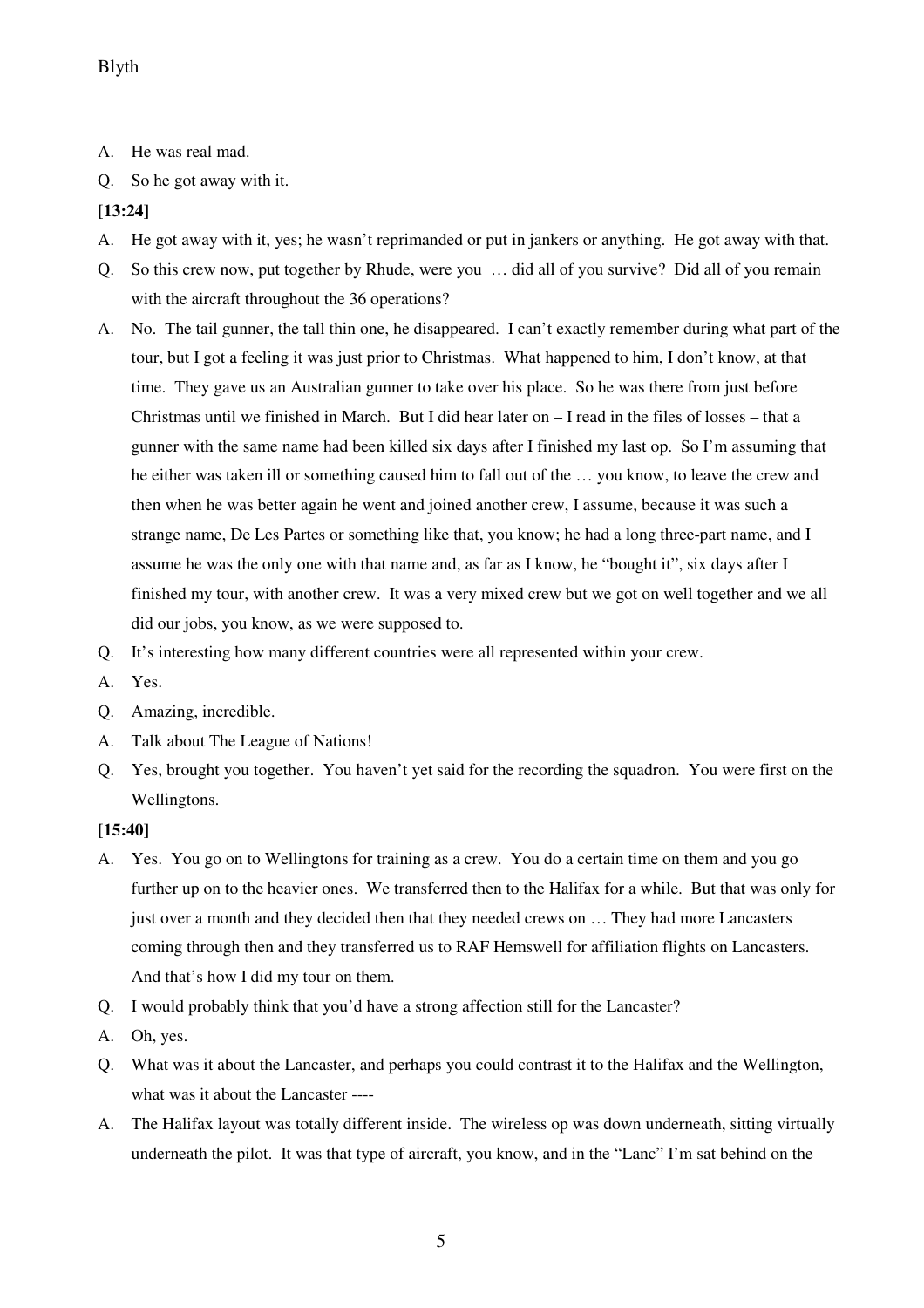half spar where all the heat comes out to, nice and warm. I wasn't over keen with the Halifax; it was a good aircraft but I wasn't keen about it so I'm glad I finished on Lancasters, in the finish.

- Q. So you started talking about the conditions. It must have been pretty cramped. You were … Having the spar there meant that it was warmer. That was good. Could you perhaps just describe, I don't know, the rest of the plane, what it was like moving around; were there any difficulties moving around?
- A. Well, I didn't find any difficulty because obviously then I was smaller; I wasn't stout or anything like that. I was quite agile for my size and I could get around in there pretty easy. I mean, climbing over the spar was difficult for some people but I found it very easy, you know, the main spar was … I was just sitting, just in front of the spar on the left side and then, as you go along the aircraft, the navigator sits **there** and then the pilot and the engineer further up so you're together there in the middle of the aircraft, virtually together, you know. I could turn round and tap the navigator on the shoulder if I wanted.
- Q. Could you then talk a bit about what it was like to be on aircrafts, on operation, perhaps before, before you go off, the briefing perhaps, how you were briefed.? The meals, how you might have felt, how everybody felt, and then taking off and then perhaps the conditions on the flight.

#### **[18:49 – pause]**

- Q. So perhaps if you could talk about being briefed before operations, what happened?
- A. The briefing is all the crews together in a large room and they would disclose the target and the met officer would give his report about weather conditions over there and each section would give his report, the gunnery and the bomb load and things like this. Obviously the pilot and navigator would have separate briefings, the same with the gunners; they would have a gunnery officer giving details. The bomb aimer would be given all the bombing load and all details about that. For myself I was never asked to transmit any weather reports back to base, anything like that at all; I wasn't asked to do that. So I was just keeping a listening brief during the operation itself. The first briefing would go up and you'd have a meal, which would have been the usual, egg and bacon, egg and chips and then you'd go out to your aircraft in one of the transports and if there was any delay at all, depending on the length of it, you'd be sat around outside on the aircraft if the weather was tidy, and generally making a fool of yourself, as we do. Some … The one up mid is the usual thing, to cock his leg up under the rear wheel, things like this, you know.

#### **[20:58]**

 But I remember the first operation itself; I remember it because it was the most exciting one of the lot. It was Wilhelmshaven, the U-boat pens, and I don't know if it was anything to do with the pilot's delayed action at all, but we got coned with searchlights, and when you're coned with searchlights you'd go into a corkscrew pattern to get out of them. Of course, the pilot threw the aircraft down into the beginning of the corkscrew and I finished up in the astrodome, you know, weightlessness! I got the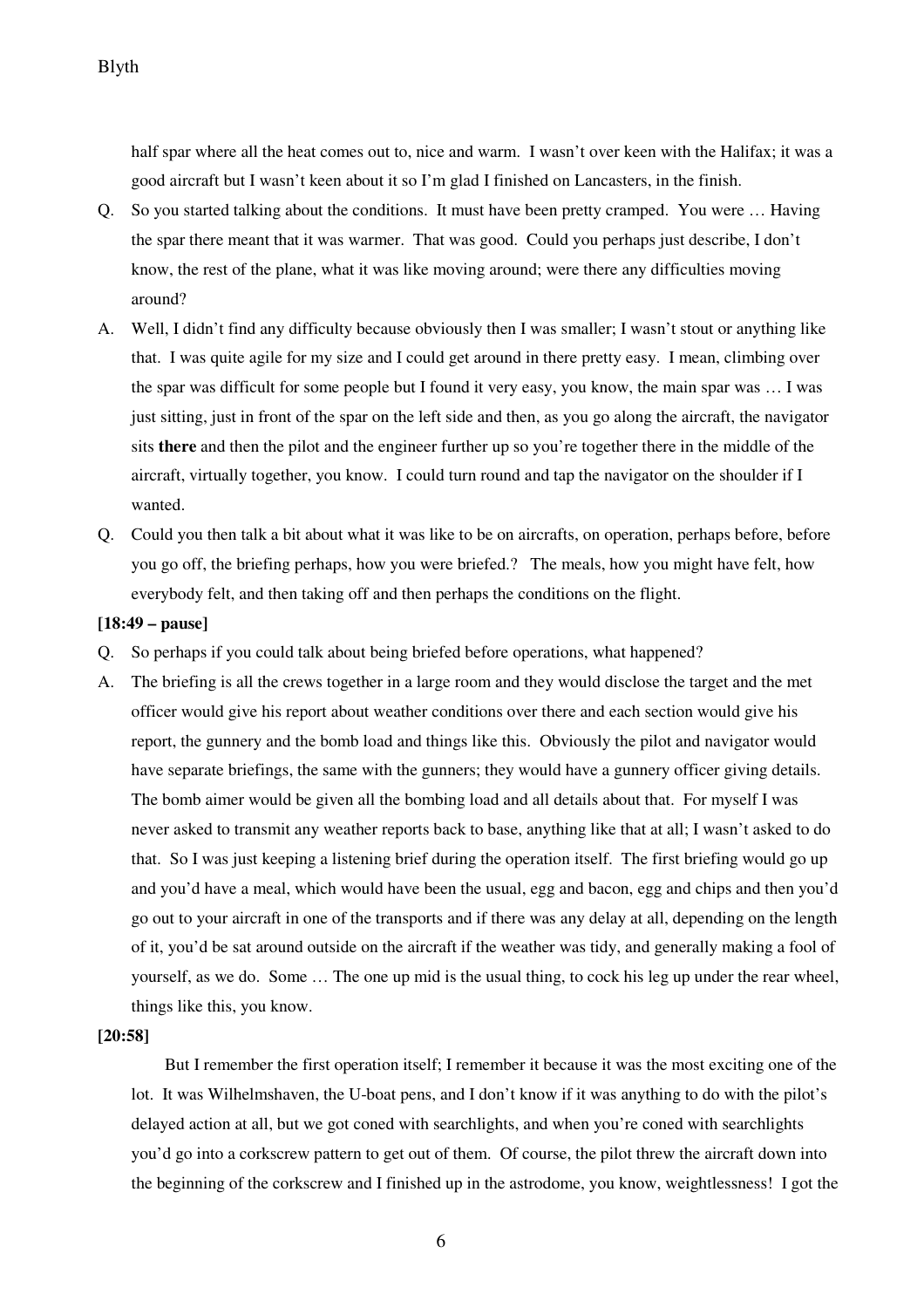pencil and my logbook all up with me, like, in the astrodome. That was a little bit frightening because it was so unexpected, you know, but we got out of it ok; we got away from the searchlights, didn't get hit at all.

- Q. Dennis, can I stop you there. We had a lot of noise there, upstairs, just as you spoke. Would you mind saying that bit again about the cones and the corkscrew and then ... Could you say that again?
- A. From the beginning.
- Q. If you don't mind saying, about Wilhelmshaven, the most exciting, and then explain that. I'm sorry about that.
- A. We got actually coned by searchlights and the thing is the pilot throws it into what's classed as a corkscrew, it turns down and then twists away from the lights all together and tries to get away from them. And it was so unexpected because I was on the radio, sat on the radio and the next minute I'm virtually dragged up into the astrodome, which is just above the wireless position, and I'm stuck up there looking out. Thank goodness we got away from the searchlights, so no problem there at all. The pilot did his job well.

 I must say that was, to me, the most exciting raid of the lot. The fact that we got coned with searchlights.

## **[23:12]**

- Q. Was that the first and only time you were coned?
- A. The only time we were coned with searchlight was that one, yes, and, as far as I was concerned, the rest of them were easy peasy. It's strange of course, some of the time I'd be on the wireless and some of the time I'd be up in the astrodome observing, the same as the gunners, you know, trying to look forward and help them at all, but that one was the most … I suppose because it was the first one it was hair-raising, put it that way. But we never got coned again with searchlights and, to my mind, we never had any trouble at all on the 36 ops after that one; it's queer. They seemed to come and go just easy peasy, you know.
- Q. You must have had flack, German night fighters in the vicinity?
- A. Never once did the gunners say, "Corkscrew," because of the fighters. They never spotted fighters on our tails. They'd normally say, "Corkscrew port, starboard …" you know, to get away from the fighters, but not once did they do that. Whether they just … the fighters just weren't in our area or they didn't see them, but we never had to corkscrew away from them. The flack was, to me, annoying rather than anything. You saw the "phut-phuts" or the flashes and sometimes you felt a shake, the aircraft would shake sometimes, but nothing serious and nothing that threw the aircraft off course at all. So I must assume from all the reports I read from other people who flew, some of them went through everything, you know; they had fighters chasing them, but we were either extremely lucky, or it was just one of those things, that we never saw them.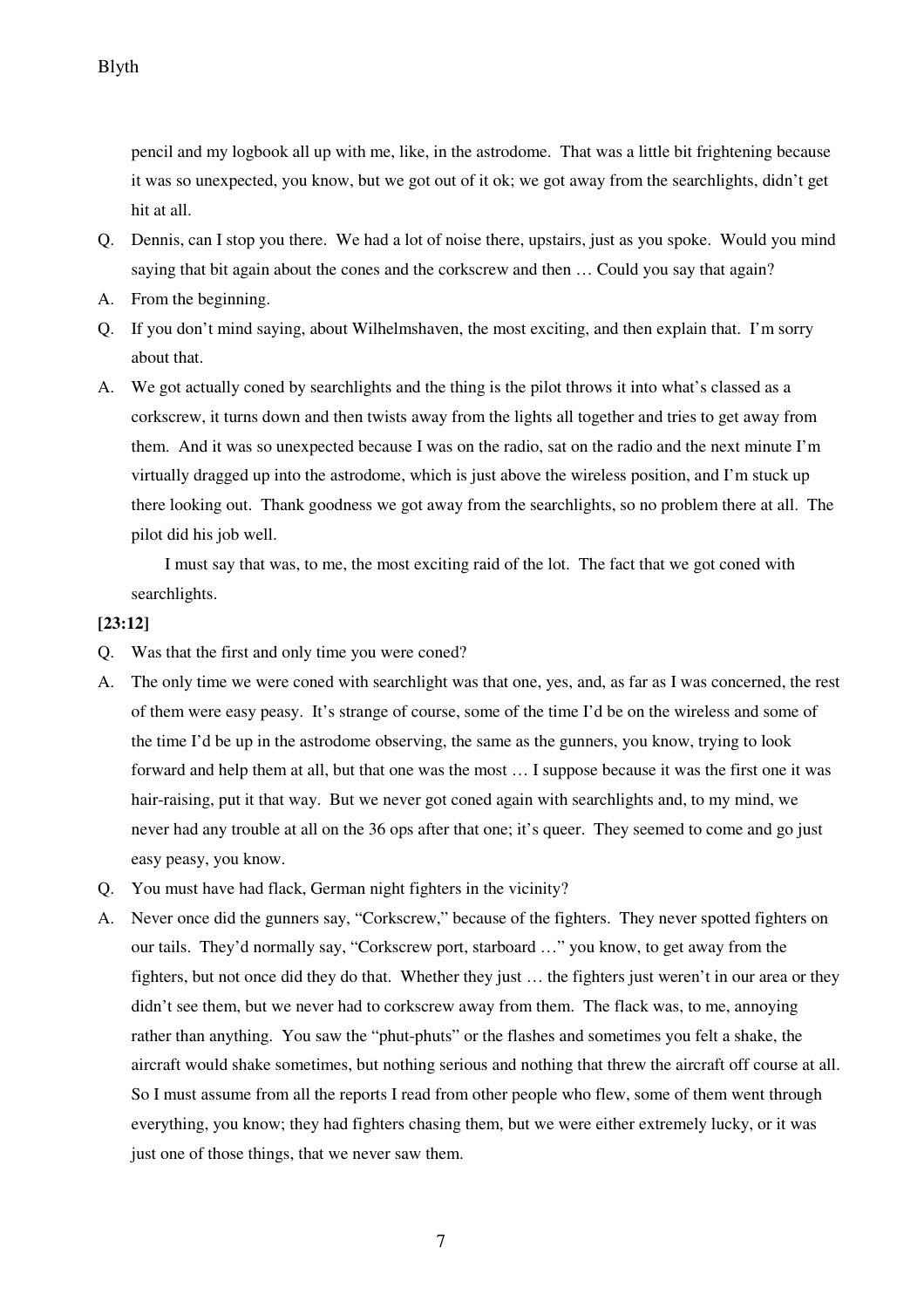Q. Were you ever concerned about the different level flights, flight-paths, and the bombing, did you ever think, "Crikey! If they're dropping the bombs above us they're going to go through us." Did that ever cross your mind?

## **[25:40]**

- A. No, no, not me. They said that statistics was that 0.04% was the risk for a collision because you're all going the same way, you're all different heights and you're all different times. You're in the half-hour slot, or whatever it is, you know, but … I'd never heard of an aircraft being hit by bombs from the one above, you know. I never heard of it and I never saw it. As far as I know, the gunners never saw it neither, because they were the ones who were on the look-out all the time, wasn't it. So either we were very lucky or it was just one of those things, you know, that we escaped.
- Q. You talk about luck. Were you superstitious? Was anyone in the crew superstitious? Did you have rituals before you flew?
- A. The gunners would always pat the tail of the aircraft, like, and urinate on the rear wheel. Some of them … I don't remember much about the other crew, whether they had any … They didn't appear to have any set way of getting aboard or anything, you know; just a case of climbing on and getting down to it.
- Q. As radio operator, could you just explain what your role was and perhaps a little bit about the technology that you had available?
- A. Yes. All I had was the transmitter and receiver on my aircraft and we'd receive signals from group every quarter of an hour. We had to listen out for this signal in case there's a re-call or a diversionary brought in, you know. They might alter the target at the last minute, and things like that.

### **[27:58]**

Other than that, listening out for that, and in between listening out I'd be up in the astrodome observing, trying to help the gunners, like, sort of thing, but, fair dos, I never saw a German fighter or I never saw any air combat. It's surprising, isn't it? It's hard to believe, I think, because the number of planes that were shot down, and yet we never saw any of it.

- Q. You say you didn't see combat. Did you see aircraft crashing, exploding?
- A. I didn't, not personally, no. The gunners told me they'd seen them; they'd seen aircraft behind them, you know, the tail gunner especially had a good view, he'd see one go into flames and go down and crash, but I never saw anything like that at all.
- Q. No, because you didn't really have the view, did you, being the radio operator?
- A. I had a little window beside me, which was mainly covered by the main wing of the aircraft and the astrodome was above me, so I'm looking … virtually forward I was looking, always ahead.
- Q. Dennis, conditions on flights. Perhaps you could tell us about how cold it got. What would you do about going to the loo? What about food and drink? How were you provided with that?
- A. I never bothered to take any food or drink with me. I never had to go back to use the Elsan. I was, I suppose, young and fit, you know. I mean, in later years, you couldn't pass a toilet, sort of thing, could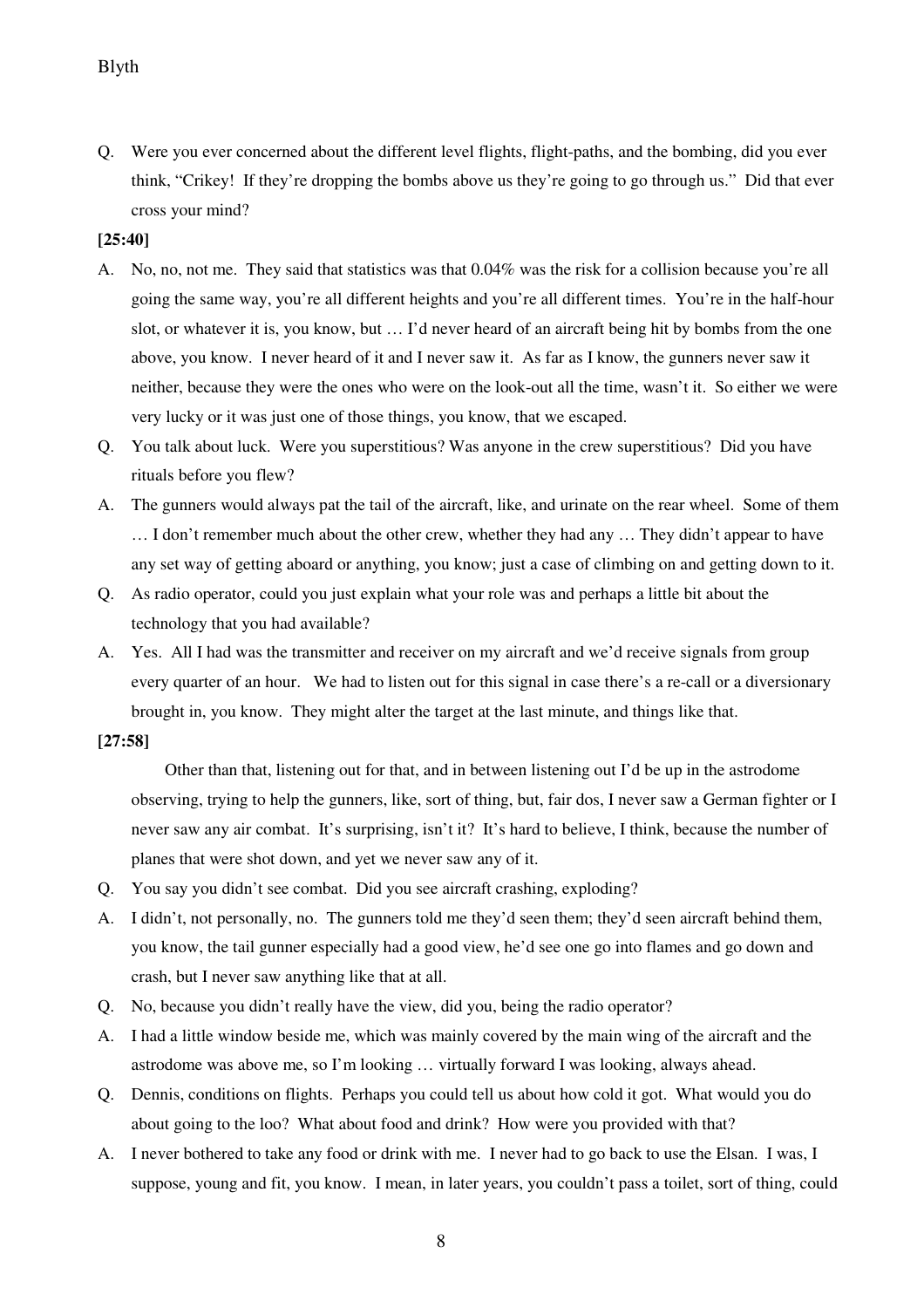you! But in those days I was quite happy to sit in my seat, listen to the radio or up in the astrodome and that was it; I never once went back to the Elsan. In fact, where I sat was the warmest place in the aircraft and that's the reason why I stayed there probably.

## **[30:04]**

- Q. Did any of the gunners ever come back just to warm up? Were they allowed to?
- A. I don't remember any of them coming, either of them coming out and … No, the two gunners we had were quite good; they stayed in their post and that was it, you know.
- Q. Dennis, you were with two different squadrons?
- A. Yes: 576 was the ----
- Q. And 550. Why were you in two different squadrons?
- A. We moved to the first, 576, and then we'd done eight operations as a crew and they decided they would start another squadron up in 550 squadron, which was North Killingholme so they transferred us there, complete with aircraft and everything. We just flew over there and then flew our operations from there. I assume the idea was there were so many "Lancs" coming on line they were developing and building up different squadrons, increasing the strength of them. There were eight at Aylesham and then the other 28 we did at North Killingholme, which was a less basic-type airfield. Aylesham always was quite a modern place, you know, in comparison with North Killingholme, but North Killingholme wasn't bad; it was suitable, you know, for the job, Nissen huts and things like that.
- Q. So comfortable enough on base. How about recreation. Of course, you weren't on operational flights every night.
- A. No.
- Q. You had time during the days as well. Could you tell us some of the stories?
- **[32:09]**
- A. Not much recreation going on except in the village; you could walk down to the local pub, which was about half a mile down the road and we could walk down there and join in with the locals. The locals would be playing the old shove-ha'penny-type game, do you remember that? And they taught us how to play that and we'd join in and have a beer and generally relax sort of thing. If we could get off camp we went into Grimsby once from North Killingholme and had a night out, nothing raucous, just a meander round town and a few pints and then getting back to base was the problem, but we managed that, with some kind-hearted people, you know; always somebody around to give you a lift.
- Q. Have you fond memories of North Killingholme and the people and always felt that they were grateful and looked after you all?
- A. We never met the villagers, as such, but I've met them since, you know, with our reunions, which as you know is going on, but we never met them as such to know that they were people who lived in the area. I got to know the local pub, the landlord's daughter; I got to know her pretty well; she was a very nice girl and nothing naughty about her, but very friendly and I got to like her a lot. But, other than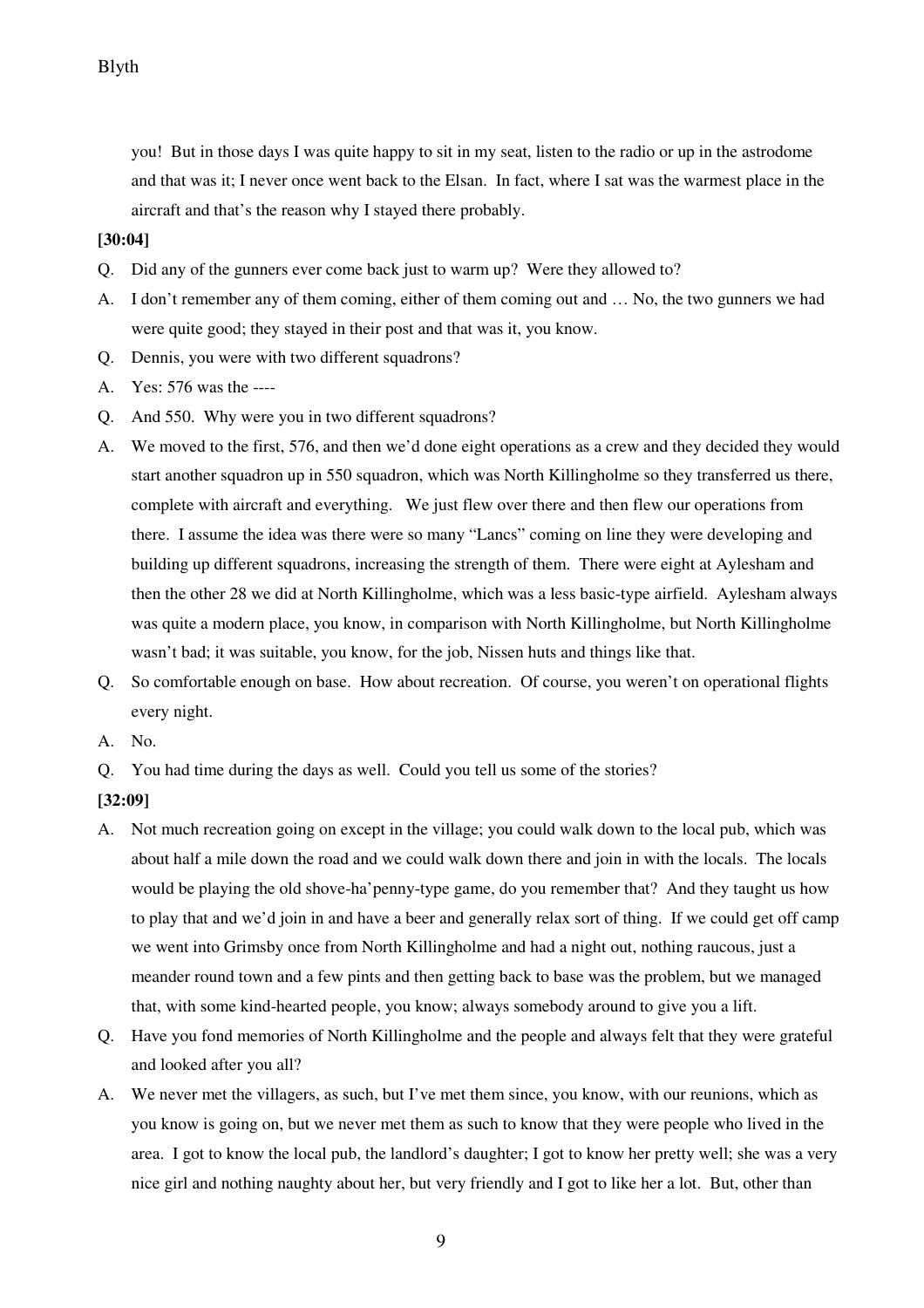that, people outside the camp, we just didn't get to know, you know. I remember the one time they had snow and they decided that we'd go out on the runway and clear it and they gave us all a big shovel each and there's literally hundreds of us clearing the snow off the runway and we finished it and nearly cancelled the op then! So we got rather cheesed off with that. I swear they did it just to keep us fit.

## **[34:28]**

- Q. I bet they did. How about your aircraft? Did you … What was the number on your aircraft? Did you have any painted insignia on the aircraft? Did it have a name?
- A. We didn't, no. I suppose the squadron leaders types and the aircraft that did a lot of operations, like the Phantom of the Ruhr and planes like that, they did over a hundred so they were given a name and a picture painted on them, but ours was just mostly "'U' for useless!" as my skipper called her. It was "U on-call"; it was "U-Useless" every time. And the WAAFs in the control tower used to laugh their heads off when he came in, "This is U-useless. Permission to land," you know! It should have been "U-uncle."
- Q. Excellent. Coming in to land, did you ever feel relieved; feel anything on coming in to land? Were there any hairy moments coming in to land?
- A. Not that I can remember from the operations, no; we got back … The one is a message from base that there was an intruder in the area and would we circle at 2,000 feet. We land now and then they tell me that there's one still up there, so I said, "Why?" and he said, "Well, he went up to 20,000 feet and he's coming down now". So we were all in a mess, we'd finished our meal by the time he got in the mess and his face was red, that WOP – that WOP's face was very, very red.
- Q. Went very high up. So the landings were always fine and ----

## **[36:32]**

- A. Oh, yes, no problems at all. The only problem I had with landing was a burst tyre, which wasn't on the operation; this was afterwards when I was on training, a burst tyre in taxiing, that's all; the aircraft just swivelled round and that was it. That's the only problems we ever had in my time in the RAF.
- Q. Again, did you see other aircraft in difficulties, in trouble?
- A. Once.
- Q. Did you ever wait for aircraft to come in and watch them come in?
- A. No. Operations, once you'd get back, you'd go straight for debriefing and then in for a meal and into bed and, to me, that was a nice time because you go in for the debriefing and there's always coffee and a tot of rum if you want it and some of the crew didn't like rum so they gave it to me and I'd have perhaps two or three rums in with the coffee, you know, and I'd get that down and I'd go to the bed and I'd sleep like a log. No problem getting off to sleep at all. It was a drunken stupor probably, but I didn't realise it at the time, you know! But I never had any trouble sleeping after a raid. One of the gunners would be up pacing around the billet sometimes, you know, and perhaps he'd go out for a walk but it never affected me like that. Probably because of the rum!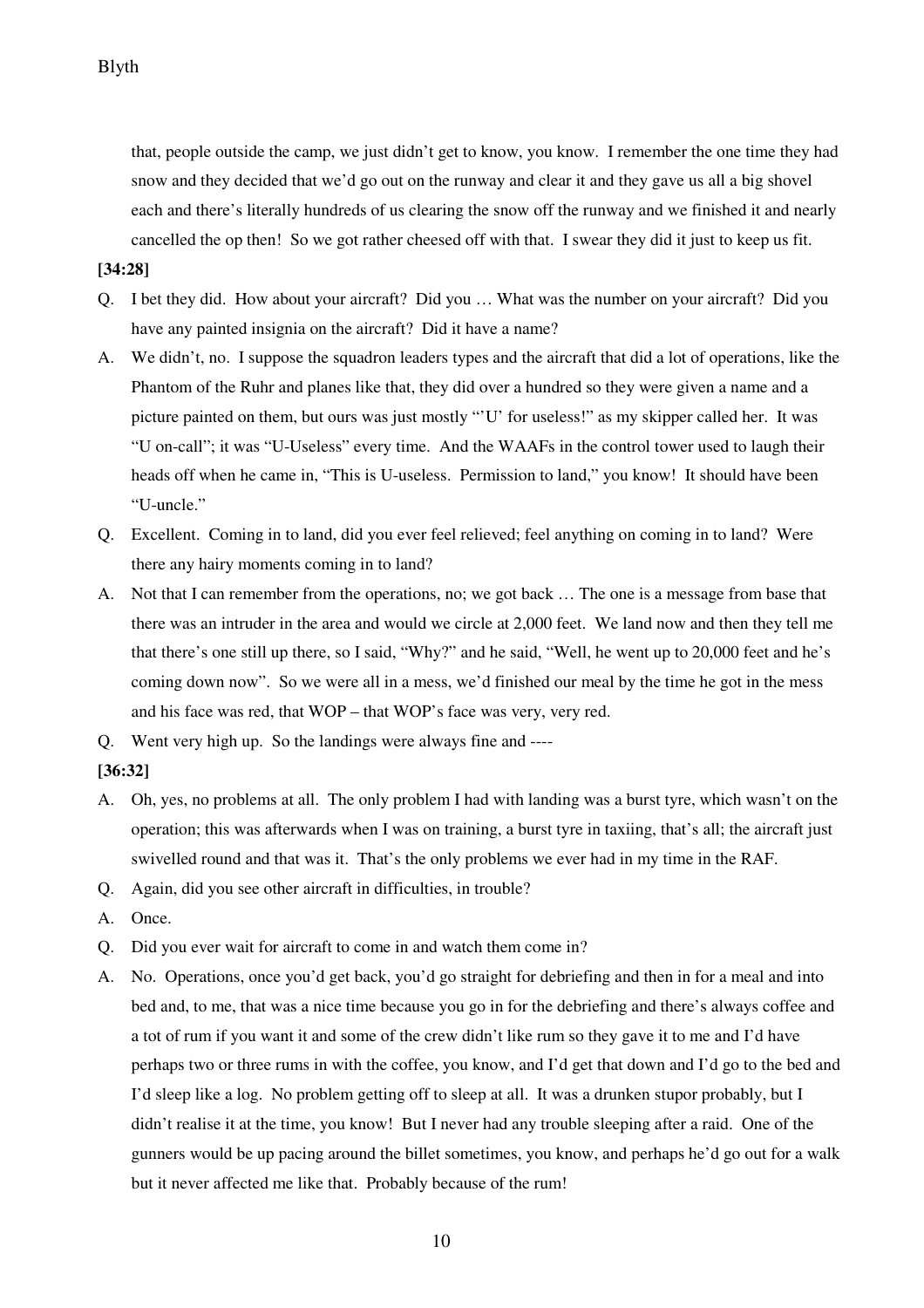- Q. And before, did you have trouble sleeping before a raid?
- A. No. Well, before the raid you wouldn't get up till eight o'clock, sort of thing, you wouldn't be on parade seven o'clock like the regulars were; you'd get up when you were ready and you'd have your breakfast and then you'd hang around until you found out whether there was a raid on or not. If there was a raid on then some would try and get some sleep, others would just sit and write letters or whatever, like, you know. I never had any problems that way.

#### **[38:44]**

- Q. Did you ever get back to Norwich while you were in North Killingholme?
- A. Oh, yes. Every six weeks you'd have a week's leave and I'd go home every time.
- Q. What was the reception like when you got back home, back in uniform?
- A. It was strange because most of your friends that you knew they were in the services, or whatever and it was a case of just … I had a younger brother, he was six years younger than me and we'd go out together, like, you know, because my elder brother, he was in the army, he was a prisoner of war in Italy, so I never saw him on leave at all. But the younger brother was there. If I was 19, was I, something like 19/20, he'd be 14, see. So we'd find something to do on leave. By the time you got home and the welcome from the family and then you had a good night's sleep and before you could turn round you were on your way back to camp again, you know; the week was up. It didn't seem long in those days.

 One experience, we went out Christmas Eve on a raid and coming back we got diverted to, I think it was, Wending, a Yankee aerodrome not far from Norwich, so the skipper said, "It looks like we'll be here for two or three days." The fog was thick at base, you know; the met men said it'll be down for two or three days, so skipper said, "You can do what you like," you know, because he was officer rank so was in a different billet to us.

#### **[40:48]**

There were five of us in the sergeant's rank, flight sergeants and whatnot, so I said to the boys, come on, let's go into Norwich then. So we hitched a lift into Norwich and I took them to my home. How they fed us, I don't know, but they did. They fed us well. My father was a regular up the local pub so he said, "Come on, we'll go and have a drink," and we were in flying gear now, flying boots and flying leathers, you know, and we go into the pub and there's uproar, all his mates they all wanted to buy us drinks, you know, us brave RAF boys, you know. We had a marvellous time that night, I think. I think everybody slept well when they got back to my house. My mother was very … Not a softy, but she was soft and gentle and she sat there as proud as a peacock, you know, her boy was home.

- Q. A nice memory. You say Wilhelmshaven stood out as the most exciting raid.
- A. Only because something happened, you know.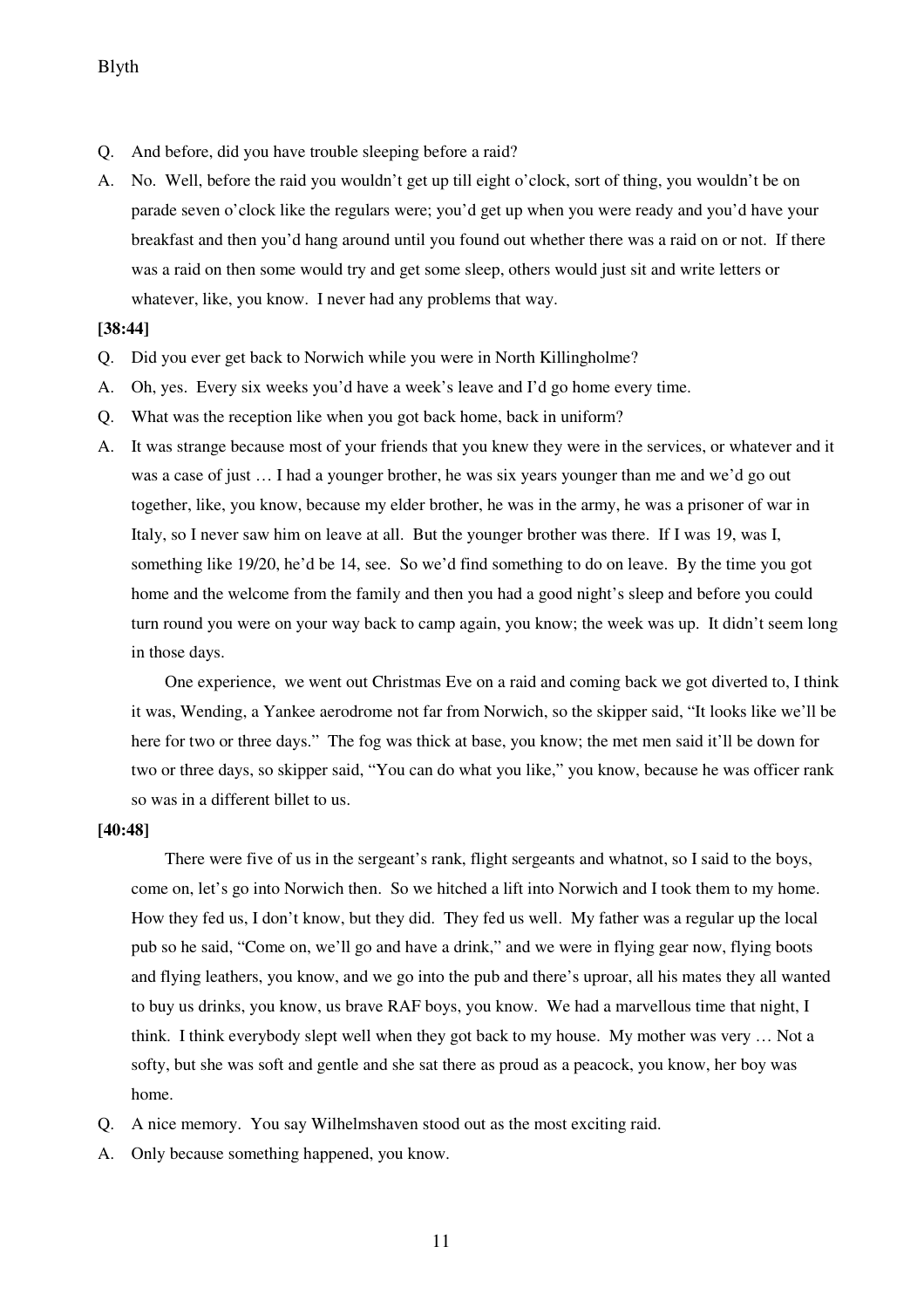- Q. So you did 36 operations. Do you … Looking back on that, how do you feel about having completed the full tour?
- A. Naturally I was glad to finish them safely, but to me I never had any problems during the tour, only on the first when we got coned, that was the only exciting one, that was. But I never had any problems otherwise, and I never had to miss a flight because of cold or anything like that, you know. If you had a head cold or anything, you couldn't fly, so I was lucky that way and we stayed together. Except for the one gunner, we stayed together as a crew right through the 36.

### **[43:18]**

- Q. Did you keep contact after the war with the crew?
- A. No. It's something I regret because we did a lot together, you know, and it was a case of just we all dispersed after the tour to different stations. I went on operational training unit, training other crews coming up, and I suppose the others went on their different training units, you know. I never met the captain again, I never met the bomb aimer or the engineer I didn't meet. I saw the navigator once, I think, just for a short spasm in passing, virtually, you know, but the gunners, I didn't see them again after.
- Q. Now you've been to reunions, meeting up with people that you knew ----
- A. But I couldn't remember them, no; they were different crews. None of my crew came to the reunions. Obviously the other crews that were there, they were younger versions and when they come to the reunion we're all older! I couldn't say, "Well, I recognize you from so and so crew." I just couldn't, you know. So it was a case of mixing in and getting to know each other and swapping yarns, that's all you could do.
- Q. Do you consider yourself, then, lucky to have got through?
- A. Oh, very, very lucky when you hear of the stories that were going on, you know. Some crews would disappear on their first op. The first half a dozen was the dangerous time, they say, you know.
- Q. You go to the reunions. Perhaps you could talk about why you see it's important to remember those crews that didn't come back and also medals, perhaps, your feelings about medals or rather the lack of medals for Bomber Command.

### **[45:41]**

A. The lack of medal is a very high point with us because we never had a campaign medal and the reason for this mainly is Dresden. Now I was on the Dresden raids but, to us, we were told it was a communications centre with different type industry there as well, an essential communications centre, they stressed, so we had to get rid of it. And it was in advance of the Russians on their way there, you know, and it was to support the Russian advance as well, we were told. Now, I know for a fact – well we all know for a fact – that Churchill said that raid must go on, told Harris to bomb Dresden, and after Dresden he distanced himself away from it, as much to say, "Nothing to do with me," you know. And they never allowed us to have a campaign medal mainly because of that. That was the chief reason, I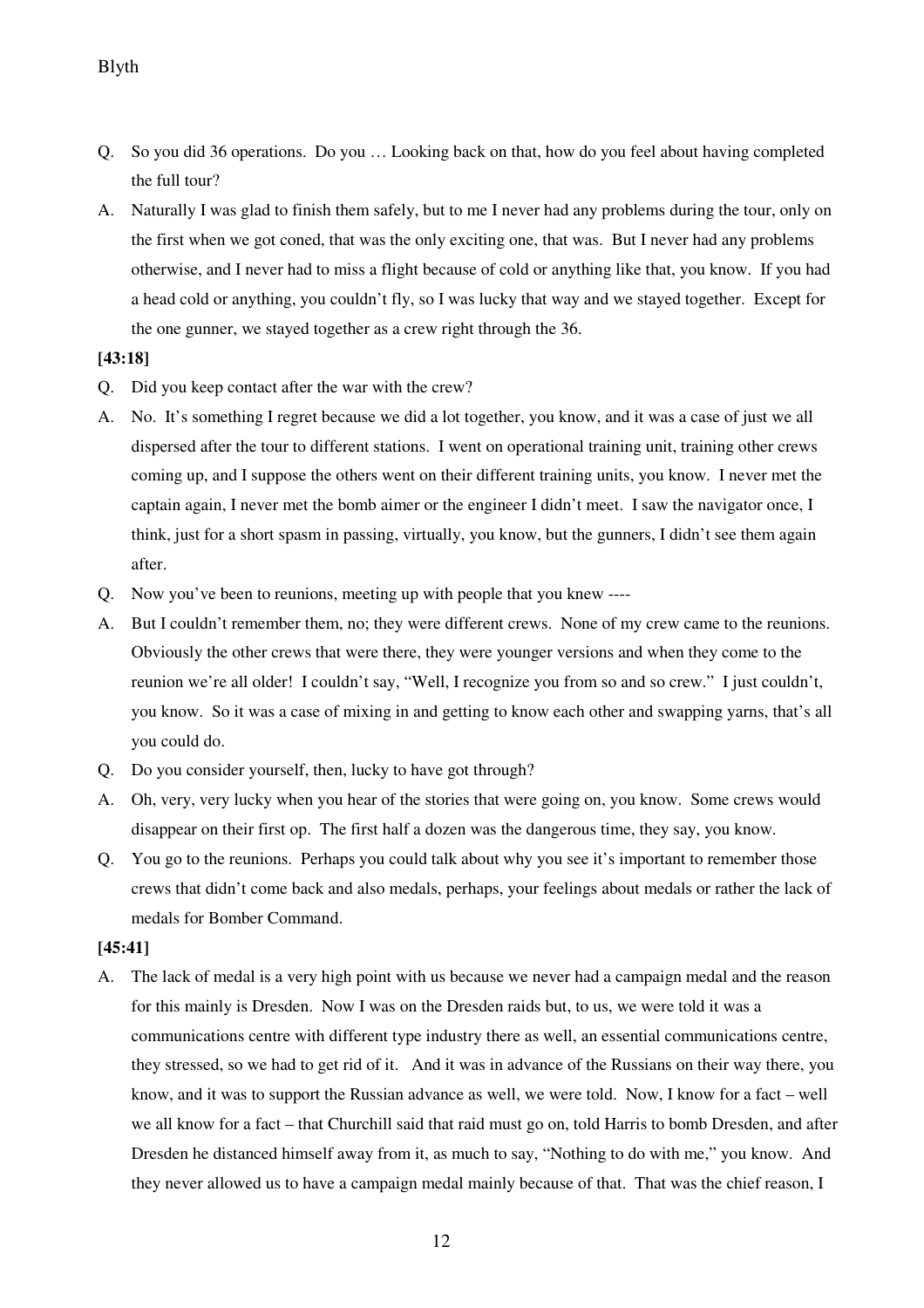think, and no matter. There's an early day motion in the House of Commons now and is signed by – the last time we looked was signed by – 166 MPs asking for a campaign medal for Bomber Command, but nothing's come of it.

- Q. How would you feel if one was issued now?
- A. Obviously I'd feel very relieved, you know, and glad because I don't know of any other operational unit, be it army, navy, air force, whatever, that didn't get a campaign medal. Everybody else got medals for everything they did, you know, and Bomber Command is the only one that didn't get a campaign medal. I think that was the main reason, because of the do-gooders didn't want Dresden to be associated, you know ----

## **[47:42]**

- Q. It has become a politically sensitive issue.
- A. It has, yes. And Churchill was the one who said "It's got to be done," and he's the one who distanced himself and wouldn't support a claim for a campaign medal. That's a bitter thing, that is, for the Bomber Command now. There are not many of us left but to think that we'll all die out without a campaign medal is very frustrating. I mean, we were doing what we were told. If we didn't do what we were told we were charged with lack of moral fibre and tossed off the camp and made to go and wash out latrines and stuff like that, you know.
- Q. So obviously the desire is to have a campaign medal. How important do you see it as remembering those crews that were killed?
- A. Well, that would be one way of remembering them because the families could take the campaign medals over, couldn't they? Tina and Don and my other sons, they could all keep that in mind and keep alive the memory of Bomber Command, because at that time during the war we were the only ones who were able to attack Germany, as such, weren't we, and we felt we were doing a quite important job, keeping the morale of the English people up for a start and hitting the Germans where it hurt, be it you killed civilians, yes, you did, but so did the Germans. And with that type of bombing you couldn't do anything else, could you, but you're bound to hit some civilians. But I didn't think of them as civilians; I thought of it as a target – naïve probably; I was young and naïve probably but I thought of it as a target, not as civilians.

### **[49:59]**

- Q. You probably couldn't do the job if you thought of the civilians, could you?
- A. That's true, yes.
- Q. You talked about your rear gunner going. Perhaps did he crack up? There must have been men in the squadron who did crack up under the pressure?
- A. Yes. They would just disappear off the camp; you wouldn't see them anymore. You'd hear rumours, you know, lack of moral fibre they classed it as, which to me is a horrible expression because, I mean, some people just can't take danger, can they? The same with the soldier in the front line when he's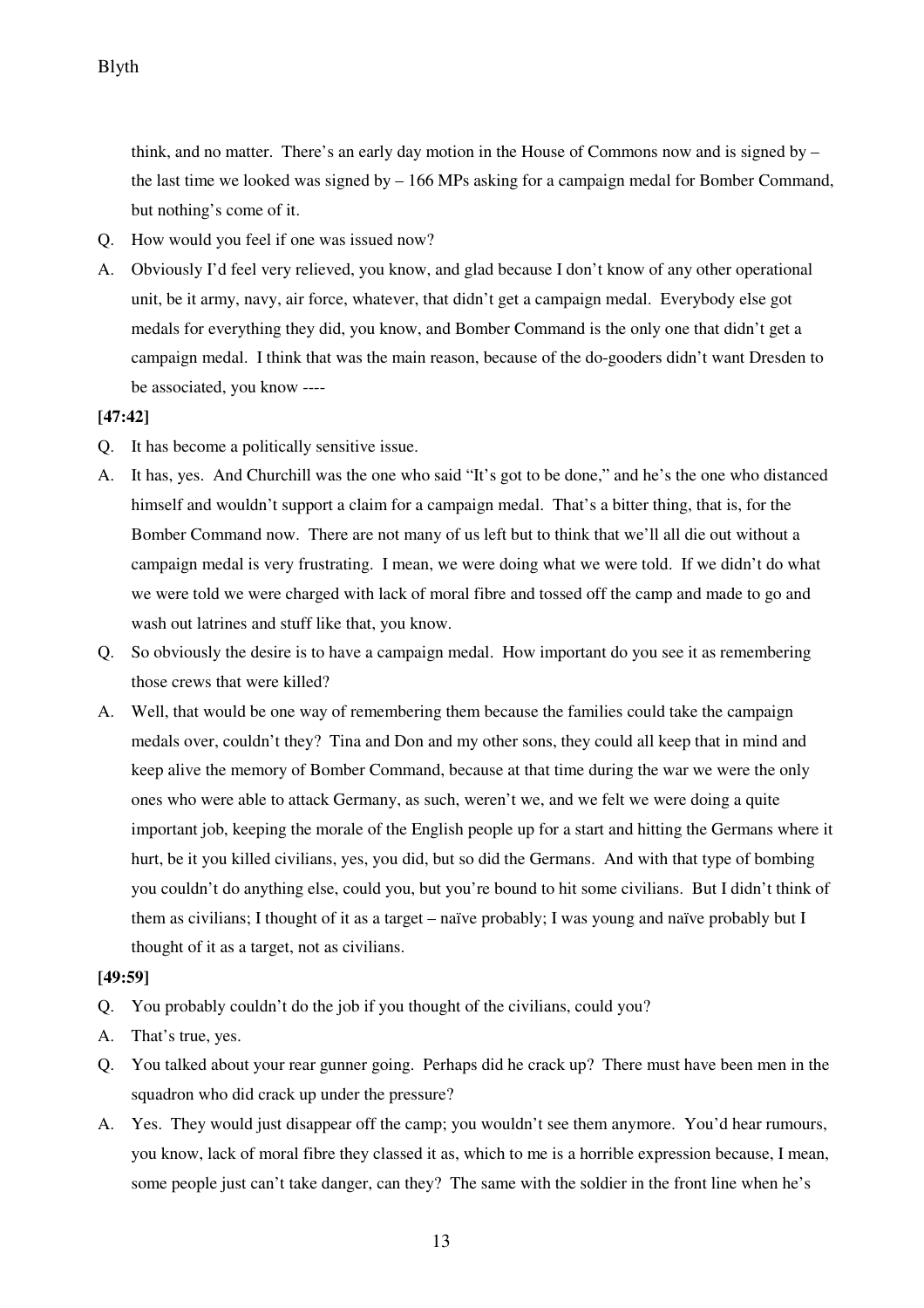told to go over the top. Some refused to go over the top; they just couldn't do it and to say they lacked moral fibre, to me, is all wrong. They're in the trench, that's one nasty place to be, isn't it, you know. And the fact that they just couldn't see themselves to go over the top … And in the First World War they were taken away and shot, which to me was horrific.

- Q. Brilliant. I think we're probably pretty much done there, Dennis. Dennis, you said you went to a US base on Christmas Eve.
- A. RAF Wending, yes.
- Q. What are your memories of the Yanks? What did you make of them?
- A. We didn't see many of them. All we saw was the mess … The crews in the mess because it was Christmas Eve and I think most of the American squadron was on leave. Probably that's why they diverted us there because there was space in the billets for us, and they gave us this one Nissen hut, a big round Nissen hut, and on the walls all the way round and over and above was these pin-up girls, you know, the big glossy magazines that the Americans had, and they stuck them up and the wall was literally covered with them and you lay in bed and your eyes agog, you know, going round and round.

### **[52:07]**

 But the part I remember was the meal. They put everything on the table that you could desire. But the luxury foods, you know, the peanut butter and stuff like that, which myself I just couldn't take; I just didn't like it, you know. And there was everything on this table and we had a massive meal and when we'd finished they came along with a bin and everything went into the bin, the pig bin, you know. What a colossal waste, you know. I hadn't touched the peanut butter and I don't think any of the others did, but it just went in the bin and, to me, that was a colossal waste in a war. But that's the Yanks for you, isn't it? We were there three days, I think it was.

- Q. Did they look after you all right?
- A. They looked after us marvellous, fair dos; they fed us well and looked after us but ----
- Q. Were they interested in your Lancaster?
- A. As I say, most of them seemed to be on Christmas, on leave, and I never met a crew, as such. The odd bods were around, you know, and they'd chat with you, but I never met a crew as such that wanted to go over the aircraft or anything. They'd stand and wave up on the runway when we took off to go back to base but that was it.
- Q. I think you said you weren't superstitious but you did carry a picture of a film star round with you, didn't you?
- A. Oh, I did, yes. And you know the film star?
- Q. Come on!
- A. For Whom the Bell Tolls, do you remember it?
- Q. The Hemingway … It's the film of the book.
- A. Yes.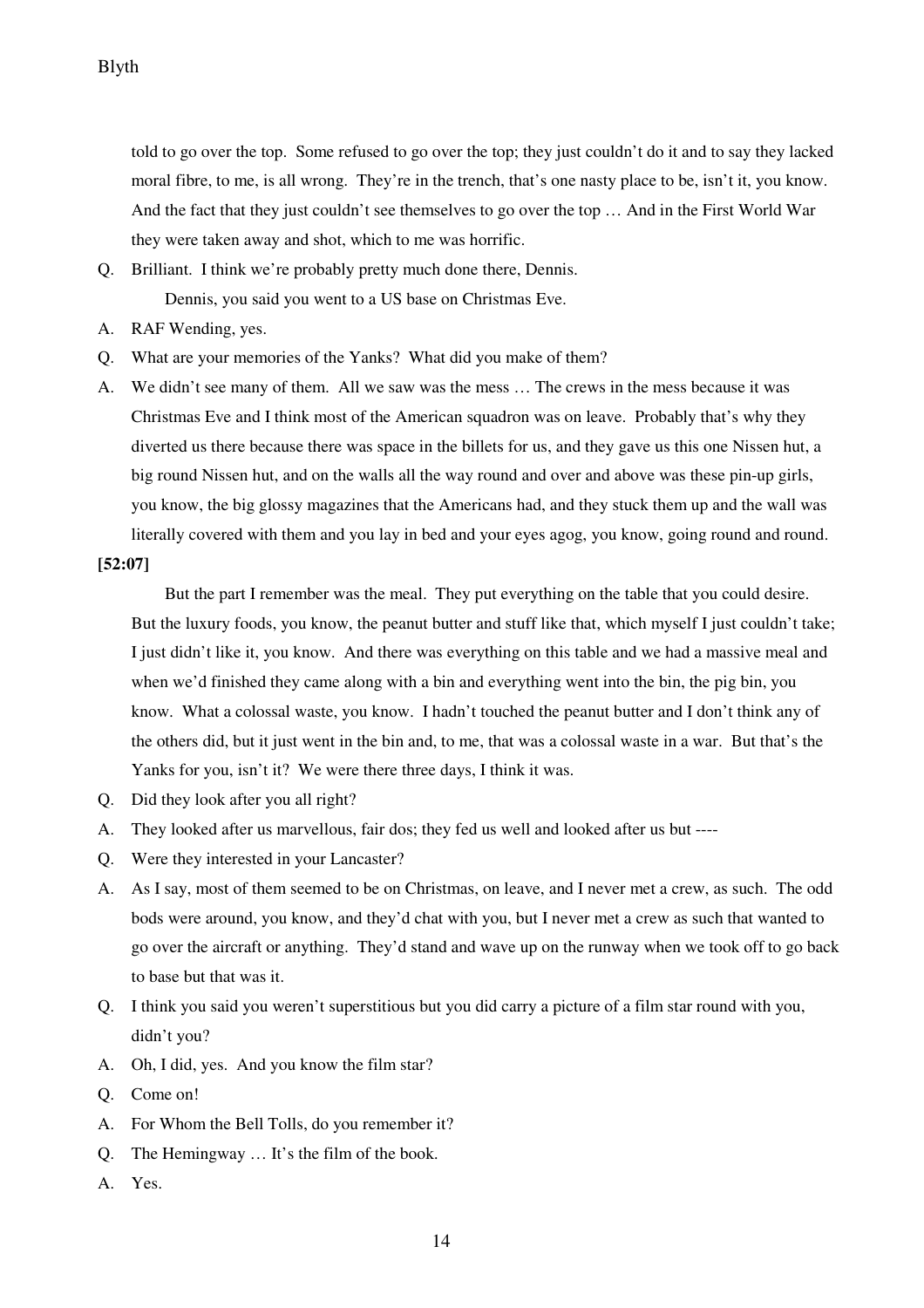- Q. And it's … Ooh, ----
- A. Ingrid Bergman. It was in the back of my log-book. It's gone now for some strange reason, disappeared.
- Q. Could we have that without me interrupting then? We talked earlier about superstition and mascots and things. If you could just say again on each operation you took ----

# **[54:17]**

- A. It wasn't in the log-book when I was flying because the log-book was in the squadron hut, you know, in the squadron office, and the spare wireless op, I suppose, would fill out your log-books for you and I didn't see them. But the picture of Ingrid Bergman I put in the back of the book after the War, you know, when I got back home, like. I fancied her; she was lovely.
- Q. Did you carry it with you on raids?
- A. Did I say that?
- Q. I don't know. I'm asking you.
- A. I don't think I did. No, it was probably in the billet.
- Q. She was your pin-up. Probably the last question and I don't know if it's an easy one: if you had one lasting memory or recollection or … what would it be, of the war?
- A. After the tour I was on a training camp and it's the only thing I vividly remember. There used to be flights going off, training flights, you know, navigational exercises and things like this, and there's three or four of us stood watching this one "Lanc" take off and I suppose he got perhaps 2000 feet up and just suddenly nosedived into the ground. That's the only one I actually saw crash, but it affected me deeply, that did; to have gone, just like that, one big mushroom of smoke and that was it. It didn't stop me flying; I still went flying but I kept that in my memory all the time, you know, how quick it was to happen. I don't know the reason for it; they never said whether it was power failure or something of some sort but there'd be four or five men on that training and the trainee pilot and then the experienced pilot as well, see, and perhaps a navigator and a navigator's trainer. So there could have been seven or eight on that plane. Nothing was ever said.

## **[56:51]**

Q2. Did you ask about taking the ground crews to see the bomb-damaged cities?

- Q. No
- A. That was … We'd taken some of the ground crews across to Germany to see some of the sites and the one I particularly remember was flying down through the Ruhr, through the … Over Essen and all the big industrial area and the devastation caused, which we'd never seen before, you know; when you're on your raid you don't see it. But to actually fly over there and see the damage that we did do I agree that the … Minimal damage from our one plane but thousands of planes and three or four raids at a time, it really shocked me, the damage that had been caused. It was only the once I went out on one of